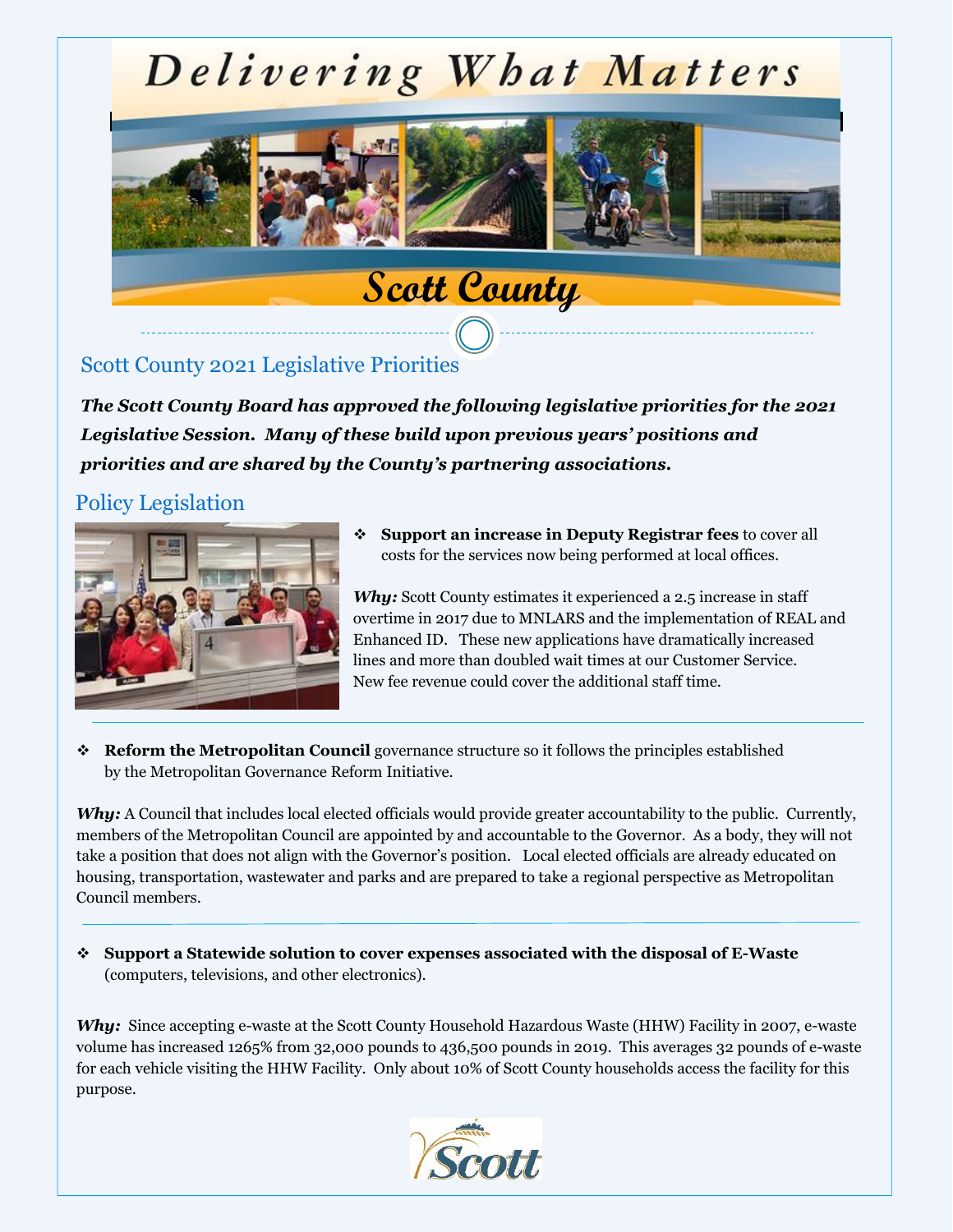#### ❖ **Support child specific data sharing between Child Welfare, Public Health and Education**

*Why*: While state and federal laws provide opportunities for some data sharing regarding a student being served in public health or the child protection system, there is not the latitude for ready access to current educational data for child welfare, nor child welfare data to the child's school. Explicit language that would allow this data sharing would ease service planning and coordination across the systems for the benefit of the children and families at highest risk.



## ❖ **Support making select COVID -19 Health and Human Service waivers/modifications permanent including those which allow virtual visits in place of face to face.**

*Why:* COVID-19 provided an opportunity for our system to test operating virtually. Through this process we have learned that we can be more efficient, meet with individuals more often with saved time, better engage, have less missed appointments, and honor requests from medically vulnerable participants to limit contact. Allowing virtual visits in some circumstances and other waivers is more cost effective and can provide more frequent services to those in need.

# Program Funding



HWY 169 / CR 41 Interchange—Completed 2020

❖ **Maintain the current formula for the distribution of the motor vehicle lease sales tax (MVLST)** that supports Greater MN transit (38%); County State Aid Highway (CSAH) to five metro counties, including Scott, Carver, Anoka, Washington, and Dakota (38%); Highway User Distribution Fund (11%); and the MN Transportation Fund (local bridges (13%).

**Why:** This funding has been the fastest growing portion of Scott County's State Aid Distribution over the last several years. In 2019 it was \$4.277 million and its projected in 2020

annual State Aid construction allocation. A significant reduction of this funding would create challenges in the County's County's pavement, safety, and expansion levels.The MVLST funding for the five suburban counties was included in the transportation package approved by the Legislature in 2008 as part of a "deal" to equity for the road and bridge needs of the growing suburban counties. We ask that the agreement continue to be honored.

## ❖ **Support a gas tax increase of seven cents, phased in over several years.**

**Why:** The gas tax is constitutionally dedicated 100 percent for roads and bridges. The U.S. average rate for gasoline motor fuel tax as of July 1, 2020 was 54.78 cents. Minnesota's rate is currently 47 cents. (28.5 cents MN tax, 18.5 cents federal), nearly eight cents below the national average. A seven cent per gallon increase could be implemented over several years -- such as three cents, two cents, two cents over three years -- to reduce the impact on motorists. Without additional funding, more of the burden of major projects – especially state highway projects that intersect with local roads – will continue to fall on local governments. This could result in higher local taxes or the continued delay of projects. Delayed projects cost the public more because of inflation plus continued safety and efficiency problems that affect the driving public.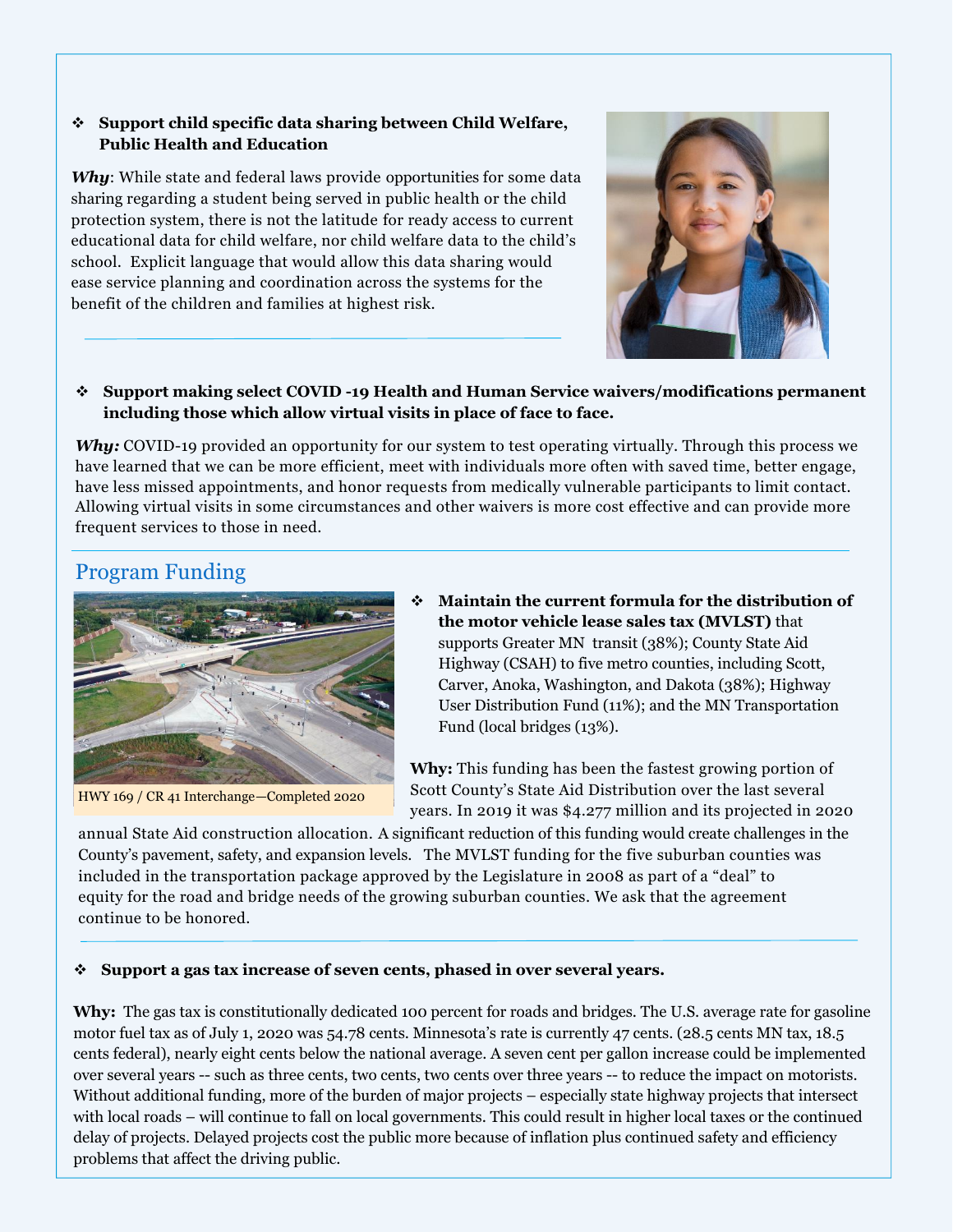#### ❖ **Support state funding to advance the Highway 169/282/CR9 interchange project.**

*Why:* The Trunk Highway (TH) 169/TH 282/CSAH 9 intersection in Jordan is the last remaining stoplight on TH 169 between St. Peter and the north metro. The project improves safety, mobility, freight movement, and economic development on this important interregional corridor. Preliminary engineering for reconstructing the intersection into a grade separated interchange is completed. Scott County received \$7 million in funds from the 2020 Regional Solicitation of Metropolitan Council's Transportation Advisory Board, available for construction in 2025. Financial support is needed to fill the funding gap on the \$34 million proposed project. The current request is for \$2.5 million of general obligation funds, to assist with local road engineering and right-of-way acquisition.

## ❖ **Support Structural Change in the Distribution of Funding for Community Corrections**

**Why:** The Community Corrections Act (CCA) subsidy has only increased by less than 1% annually over the past 10 years despite an estimated annual cost growth of 4%. As state leaders consider criminal justice system transformation, including the intersection of criminal justice and broader public policy considerations, we strongly encourage the state to use an equitable and transparent model to determine funding levels for the CCA subsidy reimbursement by at least 4% for the biennium. This will maintain existing evidence-based practices without further erosion in the capacity of Scott County to provide those critical services.

## ❖ **Support increased mental health funding for the full continuum of care** including mobile crises, adult mental health initiative funding**,** school-based mental health grants, and funding for law enforcement and mental health dual response.

*Why:* Scott County has seen an increase of 10% in 911 calls related to a suicide in progress overall this year alone, with some monthly comparisons of 2019 to 2020 being up by over 50%. Some specific jurisdictions have been up more than others. For example, the Savage Police Department saw a 21% increase in the first half of 2020. Additionally, 42% of our homeless population identified as having a serious mental illness and 64% of the Scott County Jail inmates identified having a mental illness in 2020.



Mobile crisis response to the Scott County jail has also increased significantly. Scott County receives one of the lowest Adult Mental Health Initiative grants across the State, does not have sufficient crisis funding, or any funding source to provide co-response with law enforcement. We have worked diligently with community partners to create a much-needed Intensive Residential Treatment (IRTS/Crisis) facility but must expand community resources in partnership with law enforcement to effectively meet rapidly increasing mental health needs.

## ❖ **Support the expansion of Community Living Infrastructure Grants to improve opportunities for Minnesotans with disabilities to live in the community.**

*Why*: In Scott County, 63% of the homeless households identify as living with a disability. County support to create and administer programming for these households is essential in resolving homelessness and keeping some of our most vulnerable citizens safe in stable housing. Due to the limited funding of Community Living Infrastructure Grants - - which provides administrative support, housing resource specialists, and outreach for the Housing Support program - - all expansion plans have been put on hold, limiting the ability to access the statefunded housing programs for those who are eligible. Funding the grants would provide a resolution to the bottleneck in many costly systems including mental health hospitalizations, jails, residential treatment services, as well as being a key factor in impacting things like out-of-home placements and abuse/neglect of children and vulnerable adults.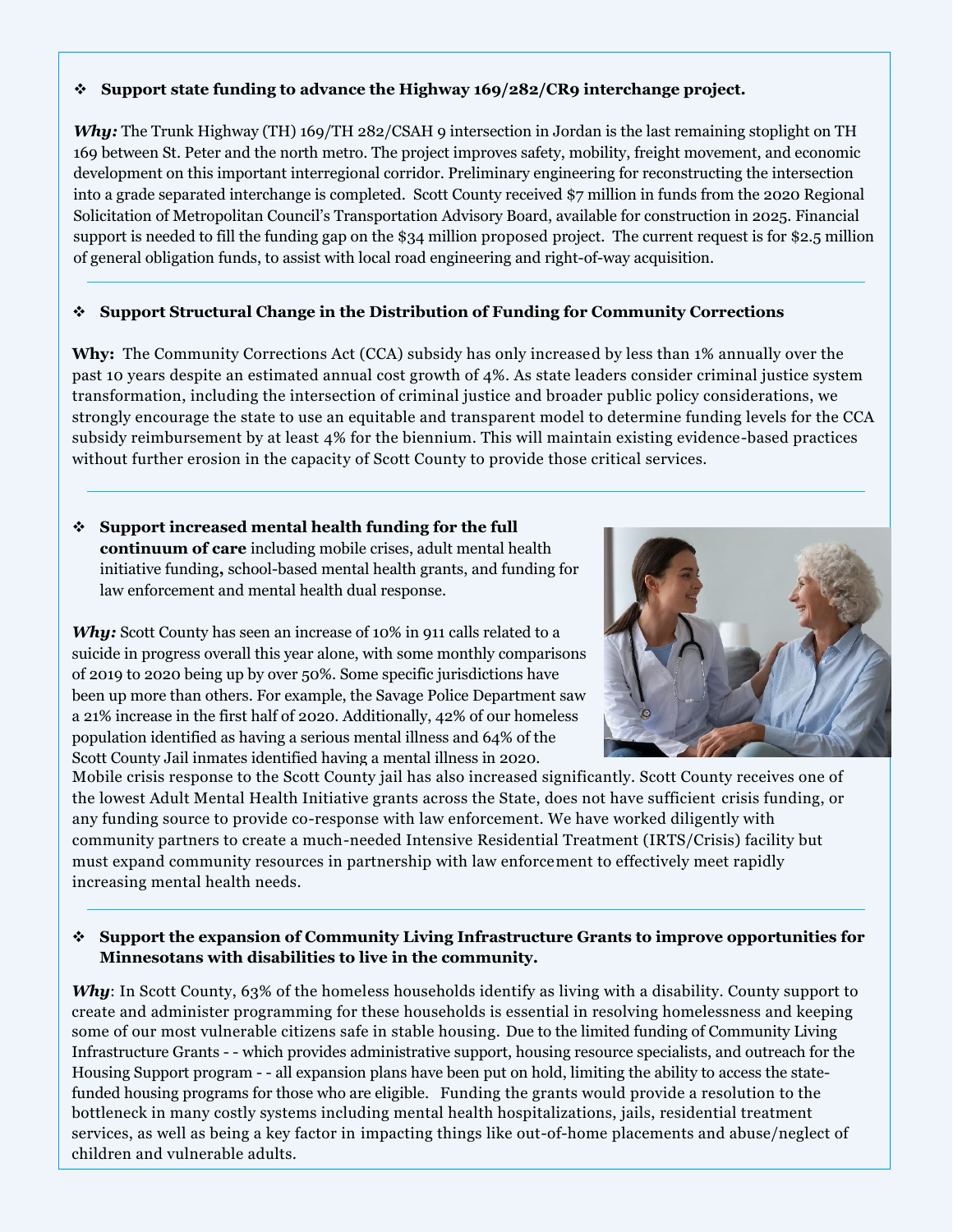❖ **Expand the Housing Support Demonstration Project** to allow for metro-wide access to Housing Support Demonstration units and increase the total capacity to serve additional people experiencing homelessness in the region.

*Why*: Twenty-seven percent (61% of seniors) of all homeowners and 44% of renters (about 25% of them seniors) in Scott County pay more than 30% of their income towards housing. In 2019, Scott County had 78 homeless households (45 singles and 33 families), down from 62 singles and 38 families in the first quarter due to affordable



units being added. Current law limits the use of the Housing Support Demonstration Project to Anoka, Dakota, Hennepin, and Ramsey Counties and to 226 total people or "supportive housing units." This has been in place since 1997 and has been successful in providing housing stability. We are seeking to add Carver, Scott and Washington Counties to the program in order to expand to all metropolitan counties and increase the capacity to 500 people to help those experiencing homelessness across the metro area.

#### ❖ **Support a minimum of 40 percent of the Parks Legacy Fund be allocated to Metro Parks.**

Why: Currently, the allocation of Legacy funds for parks is: 40% for Metro Parks; 40% for DNR; and 20% for Greater MN regional parks. The increasing usage and demand upon our Metro regional parks which are – in essence – the State parks of the Metro area, requires a greater investment.

Under this formula Scott County receives approximately \$600,000 annually. Our fast-growing County relies on Legacy funding, along with local dollars, to bring meaningful regional park amenities such as trails, swimming beaches, fishing access, and other popular and necessary facilities to the community. Future funds will be needed for expansion of regional trails and park amenities and introducing services within the County's undeveloped regional parks.



*A boy using a fishing pier was overheard telling his dad, "You know what I learned this week dad? There's more fun things to do than watching TV."* 

# ❖ **Support ongoing efforts to identify and implement cost-saving efficiencies in state-funded programs.**

*Why:* Maintaining an acceptable cost of government for taxpayers means funding only those programs that can demonstrate results and are delivered in a cost-effective way. For that reason, all state-funded programs should be subject to ongoing reviews measuring effectiveness and efficiency. This evaluation must include costs of state and local bureaucratic administration weighed against a demonstration of value added.

The ongoing review of program performance data is necessary to maintain excellence in government services and to create opportunities for innovation when programs are identified as needing improvement. People and communities must be better off as a result of government services and the best opportunity for making the most meaningful impact comes when investment decisions and performance data are integrated.